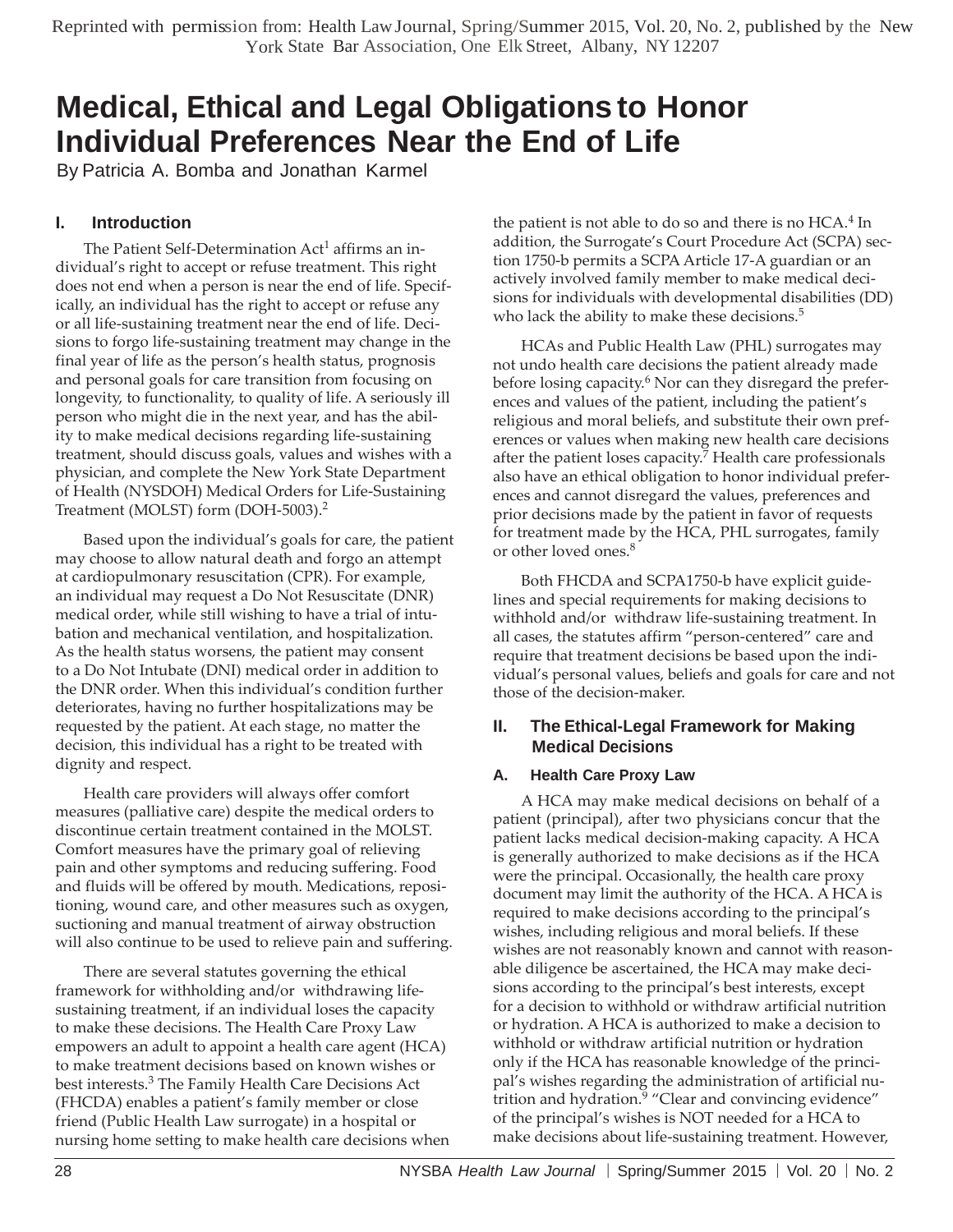a HCA cannot override a principal's prior instructions to health care professionals or the principal's advance directive.<sup>10</sup>

Before choosing a HCA, there are very important issues for the principal to consider. This person must, or at least should:<sup>11</sup>

- Meet legal criteria (be a competent adult, at least 18 years old);
- Be willing to speak on behalf of the principal;
- Be willing to act on the principal's wishes;
- Be able to separate the HCA's own feelings from those of the principal;
- Live near the principal or be willing to come to that geographical location if needed;
- Know the principal well;
- Understand what values, goals and morals are important to the principal;
- Be willing to discuss sensitive wishes;
- Be willing to listen to wishes expressed by the principal;
- Be willing and able to work with those providing care to the principal to carry out those wishes;
- Intend to be reasonably available in the future;
- Be able to handle potential conflicts between the family and close friends of the principal;
- Be willing and able to handle the responsibility of carrying out end-of-life wishes; and
- If chosen as an alternate, be willing and able to act if the primary HCA is unwilling or unable to act.

## **B. Family Health Care Decisions Act**

Under FHCDA, a surrogate is selected from the surrogate list when there is no HCA to make all medical decisions in a hospital, nursing home or hospice after the attending physician and another health or social services practitioner at the facility have concurred that the patient lacks capacity. For decisions to withhold or withdraw life-sustaining treatment, there are specific clinical criteria which must be satisfied. Additionally, the facility's ethics review committee must agree with the decision in certain situations.<sup>12</sup>

The FHCDA surrogate is also required to make treatment decisions "in accordance with the patient's wishes, including the patient's religious and moral beliefs," or, if the patient's wishes are not reasonably known and cannot be ascertained, "in accordance with the patient's best interests."<sup>13</sup>

The FHCDA surrogate must be fully informed about the patient's medical condition and the risks, benefits, burdens and alternatives of possible life-sustaining treatment. The FHCDA surrogate must then consent to withholding or withdrawing life-sustaining treatment, for which medical orders are written. The surrogate's assessment must be based upon the consideration of:

- the dignity and uniqueness of every person;
- the possibility and extent of preserving the patient's life;
- the preservation, improvement or restoration of the patient's health or functioning;
- the relief of the patient's suffering; and
- any medical condition and such other concerns and values that a reasonable person in the patient's circumstances would wish to consider.

## **C. Surrogate's Court Procedure Act § 1750-b**

SCPA1750-b allows an Article 17-A Guardian or actively involved family members to make medical decisions, including end-of-life decisions related to the withholding and/or withdrawing life-sustaining treatment for individuals with developmental disabilities (DD) who lack the ability to make these decisions. A person with DD who has capacity can make end-of-life decisions. A person with DD who has capacity to choose a HCA can complete a health care proxy and choose a HCA. If the person with DD subsequently loses capacity to make medical decisions, the HCA then can make decisions in accordance with Health Care Proxy Law. If the person with DD lacks the capacity to make decisions and does not have a HCA, the provisions of SCPA 1750-b apply. In that case, the guardian shall base all advocacy and health care decision-making solely and exclusively on the best interests of the person with DD and, when reasonably known or ascertainable with reasonable diligence, on the person's wishes, including moral and religious beliefs.<sup>14</sup> Clear and convincing evidence of the patient's wishes is also not needed in order for a surrogate to consent to MOLST decisions in accordance with FHCDA and SCPA 1750-b.

#### **D. Medical Orders for Life-Sustaining Treatment**

Preferences for treatment and decisions about the care of seriously ill persons near the end of life are acutely needed in an emergency. More often than not, a seriously ill individual lacks the capacity to make these decisions when chronic medical conditions acutely decompensate. MOLST orders provide health care professionals with clear direction for the life-sustaining treatment the individual wishes to receive, as well as those to be avoided, based upon *current*, not future, health status and prognosis.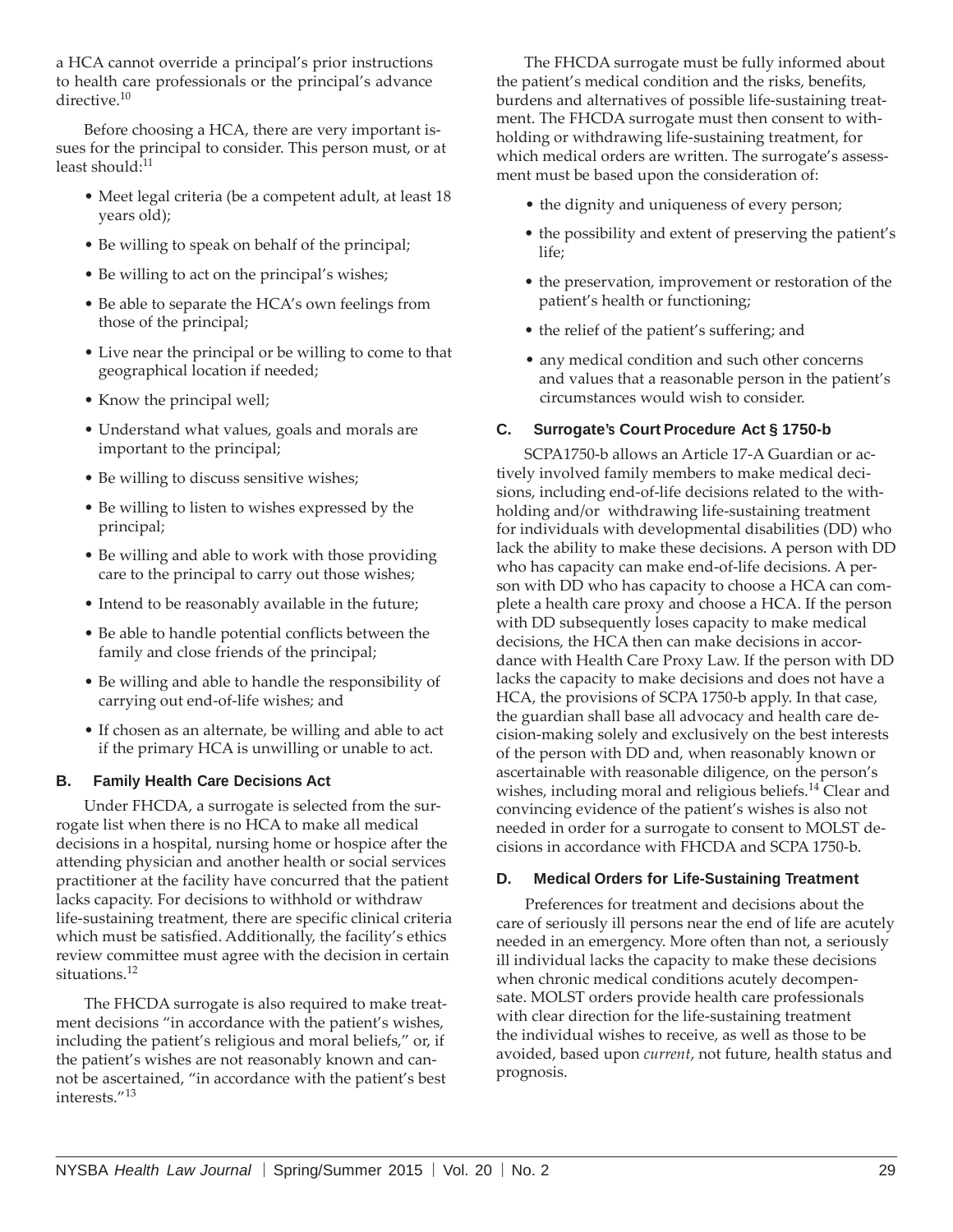MOLST is a clinical process that emphasizes the discussion of the patient's goals for care and shared medical decision-making between health care professionals and patients who are seriously ill or frail, for whom the physician would not be surprised if they might die within the next year. The completion of the MOLST form results in a standardized set of documented medical orders that reflect a patient's preferences for life-sustaining treatment. MOLST, however, is *not* an advance directive.

NYSDOH approved MOLST for use in all health care facilities throughout New York State in October 2005. A Dear Administrator Letter (DAL) was sent to hospitals, nursing homes and EMS in January 2006. Upon completion of a successful community MOLST Pilot Project in Monroe and Onondaga Counties from 2005-2008, legislation enacting MOLST was passed and then signed by Governor David Paterson. This law also changed the scope of practice for EMS responders across New York State to permit MOLST orders for DNR to be honored in nonhospital settings in addition to non-hospital DNR orders and non-hospital DNI orders only on the MOLST form.

In 2010, MOLST became a NYSDOH form. This is the ONLY form approved by NYSDOH for both DNR and DNI orders in the community. All health care professionals, including EMS, must follow the MOLST orders in all clinical settings, including the community.

On January 21, 2011, the Office for People with Developmental Disabilities (OPWDD) approved use of the DOH-5003 MOLST form for individuals in the OPWDD system in all clinical settings, including the community. However, the individual's physician must follow certain legal requirements before a MOLST can be signed for a DD person. Further, the OPWDD MOLST Legal Requirements Checklist must be attached to the MOLST form.

## **III. Authority to Make MOLST Decisions**

When a patient has properly consented to MOLST orders via a shared, informed medical decision-making process and has made decisions regarding life-sustaining treatment, the MOLST form will document the patient's wishes, given the patient's current health status and prognosis.

A HCA CANNOT overrule the clear wishes of the principal as expressed in the MOLST, unless the agent has a good faith basis for believing that the principal's wishes have changed or do not apply to the present circumstances (e.g., the principal's condition has changed, and he or she would have made a different decision, had he or she known about the change). Similar logic is applied when a surrogate makes MOLST decisions in accordance with FHCDA and SCPA1750-b.<sup>15</sup>

#### **A. An Example of What Should Happen with MOLST**

A nursing home resident indicated that he wished to meet a life goal—e.g., attend a grandson's wedding. Because of that, he requested to receive full treatment, including CPR, on his MOLST. His daughter was his HCA. She was aware of his goals for care based upon his current health status. He then had a catastrophic stroke, which precluded the possibility he could attend his grandson's wedding. This major change in his health status triggered a review of his MOLST orders. Since his HCA stood in the principal's shoes, she had to establish new goals for his care and treatment based upon his prior preference that he did not wish to live hooked up to machines like his late brother. Therefore, a palliative approach was discussed with the HCA with the focus on the quality and not the longevity of his life. The HCA could then request the change in the MOLST orders in accordance with the principal's wishes based upon the change in circumstances and the determination of new goals for care.

If, however, this same resident had previously consented to DNR/DNAR/Accept Natural Death on page 1 and Limited Medical Interventions on page 2 of the MOLST, the HCA could not "undo" the DNR order, because the MOLST had provided a clear statement of the resident's wishes and represented *clear and convincing evidence*. There was in that instance no reason to believe that the resident's wishes would have changed or would not have been applicable in the event of a catastrophic stroke. The MOLST DNR order provides more than just "reasonable knowledge" of the principal's wishes; it provides clear documentation of those wishes.

#### **B. One of the Most Frequently Asked MOLST Questions**

One of the most frequently asked questions with respect to MOLST is whether a HCA or a PHL surrogate can demand life-sustaining treatment and hospitalization for a nursing home resident, when the resident loses capacity and the resident's health status worsens. If that request conflicts with the resident's prior decisions, made when the resident had capacity and the medical orders were issued by the attending physician on the MOLST, the answer is NO. Yet this situation continues to occur.

#### **C. An Example of What Should Not Happen with MOLST**

A 77-year-old female with multiple medical conditions, including agoraphobia, was admitted to a nursing facility approximately six years ago, when she was no longer able to manage her activities of daily living. Her family rarely, if ever, visited or communicated with her. Her grandson served as her HCA. At the time of her admission, she had the capacity to make medical decisions.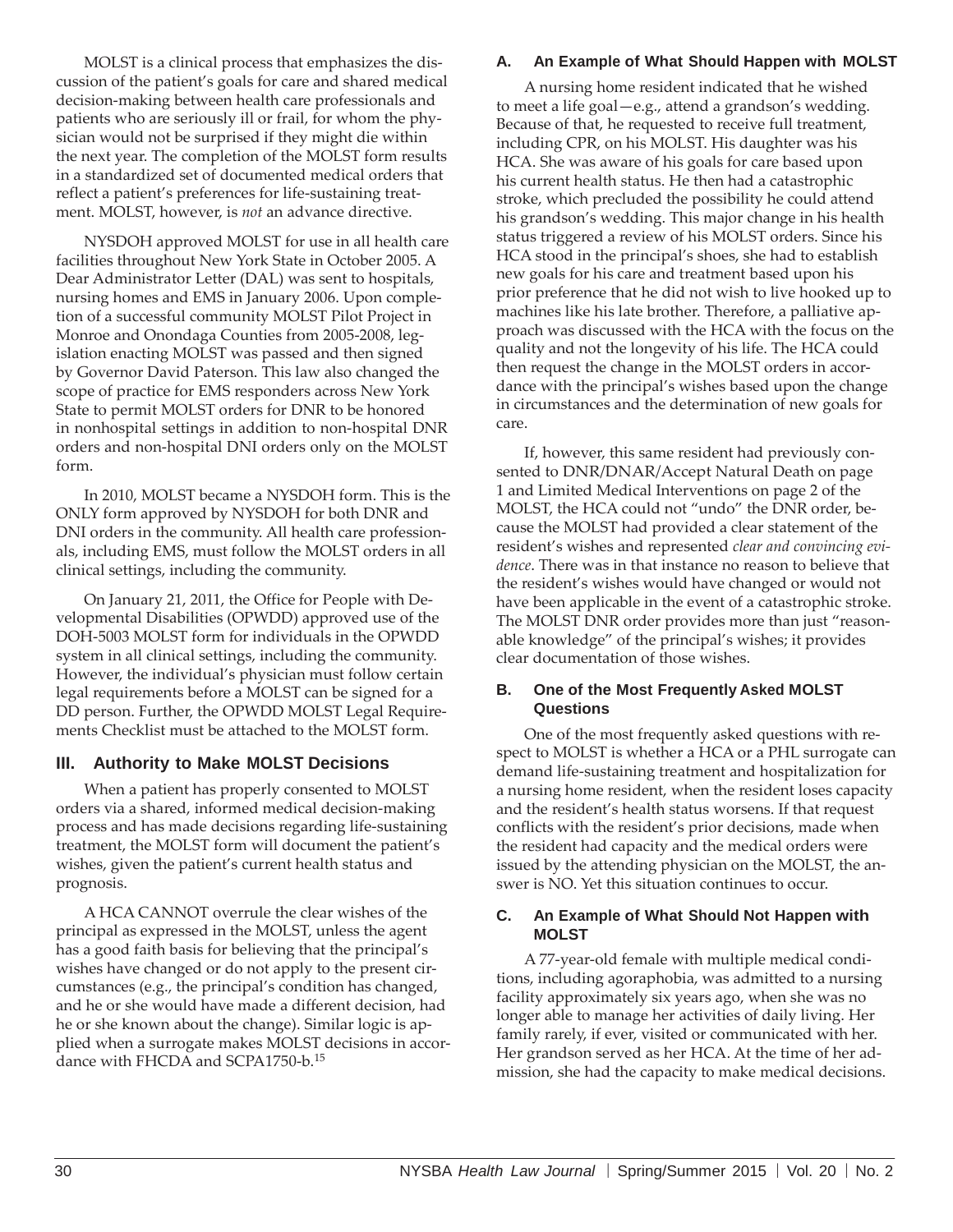About four years ago, she began to refuse to leave her bed with very rare exceptions. As a result, she developed severe pressure sores due to her refusal of bathing, turning, and positioning. Serial psychiatric consultations were obtained. These confirmed that the patient still had the capacity to understand the risks and benefits associated with her refusal of care.

Approximately two-and-a-half years later, her attending physician and the psychiatrist both agreed she continued to have the capacity to make decisions regarding life-sustaining treatment. A MOLST form was completed. Her goals for care were to focus on the quality of her life. She specifically wished to avoid aggressive interventions, and wanted to die a natural death in the nursing home, being cared for by the staff who had served as her surrogate family. Her MOLST reflected DNR, DNI, no feeding tubes, no hospitalization and Comfort Measures Only. Her goals and preferences for care and treatment remained unchanged with the passage of time, when the MOLST orders were reviewed and renewed in accordance with the nursing home's policies and procedures.

The resident became acutely ill with symptoms of sepsis, a diffuse infection likely due to the pressure sores. The nurse practitioner (NP) contacted her HCA to review her acute deterioration in health status and to review the treatment plan, which was consistent with his grandmother's previously made decisions and goals. Her grandson stated he understood his grandmother's wishes and was supportive of the palliative care plan of care. The resident was treated with antibiotics and comfort measures.

However, over the next three days, her oral intake diminished. She ultimately stopped eating and drinking and appeared to be imminently dying. The NP again called the grandson to update him of her continuing decline. He subsequently arrived at the facility and insisted that the resident be transferred to the hospital for acute care, violating his grandmother's known wishes and already executed medical orders. The NP spoke with him to try to help him deal with the reality of the situation. She refused to call 911, because she and all the facility staff knew what the resident wanted and didn't want. However, the grandson called 911. When EMS arrived, the grandson allegedly became quite agitated. He insisted that his grandmother be transported to the hospital. After reviewing the MOLST, the EMS staff called Medical Control for guidance. Because of the grandson's agitation, the resident was transferred to the Emergency Department. She was then admitted to the facility's intensive care unit, where she had a stormy and painful medical course and ultimately died. An analysis of this case revealed the following due to the failure to follow the resident's MOLST orders:

- The resident's legal rights and decisions as evidenced by her MOLST orders were violated. She was transferred against her will and without her consent, and her right to refuse treatment was violated.
- From a medical perspective, the medical staff erroneously failed to follow her documented wishes, in part due to the agitation of the HCA.
- The nursing home staff felt immense moral distress. They felt they had failed their ethical obligations to the resident.
- From a regulatory perspective, there were also violations. CMS Clinical Standards and Quality for Advance Care Planning Survey Deficiency F tag 155 states clearly that the failure to follow MOLST orders by allowing hospitalization results in "Immediate Jeopardy."<sup>16</sup>

Unfortunately, the provisions of the Public Health Law are not always sufficient to ensure that patient rights will be respected.

## **IV. Why There Are Failures in Following MOLST Orders**

- Clinicians, patients, families and medical decision makers are unaware of their moral, ethical and legal obligations to follow MOLST orders and the implications of their failure to follow MOLST orders.
- Unfortunately, advance care planning is not recognized by everyone as a dynamic communication process. Too often, the emphasis is placed on the completion of the forms rather than the communication process. Many clinicians have difficulty with having the discussion and have inadequate training in conflict resolution.
- Sometimes when the attention of the physician is primarily directed on the conversation, appropriate legal documents and/or medical orders may not be completed or may be completed incorrectly.
- One of the most serious problems is that family members tend to avoid having conversations centered on the personal values, beliefs and goals for care. Thus, they do not really understand what matters most to the individual seeking MOLST orders.
- Sometimes the patient has chosen the wrong HCA.
- There is also a lack of understanding by both health care professionals and family of the difference between a traditional advance directive (health care proxy and/or living will) and medical orders (MOLST).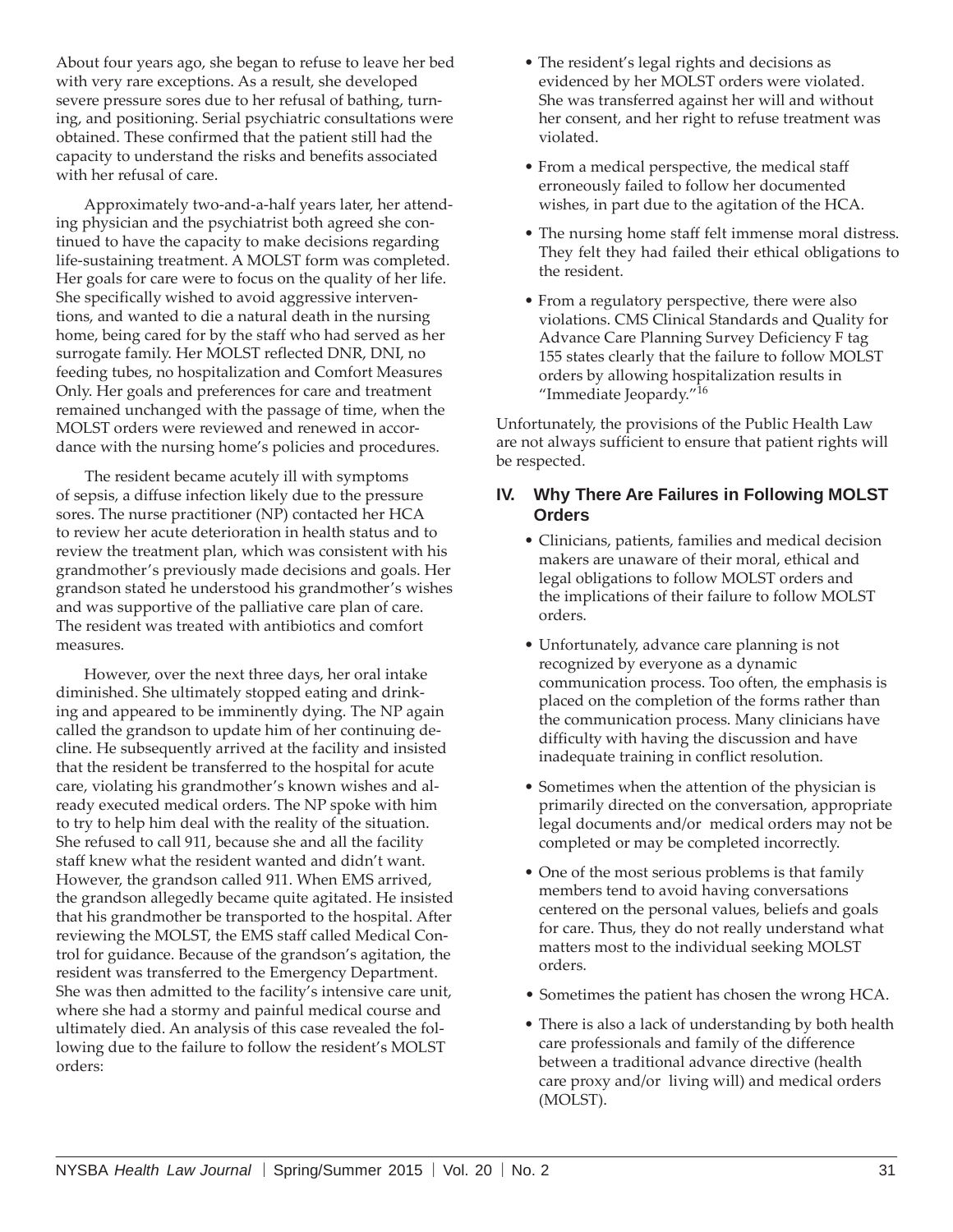- The assessment of capacity determinations and documentation of capacity as well as the patient's personal values, beliefs and goals for care and the statutory requirements may either be absent or inadequate. Therefore, all of these problems may affect whether a MOLST is or can be honored.
- Unfortunately, the health care system is fragmented. Therefore, key information may not be consistently accessible when there are transitions in patient care. Further, health care professionals are not always able to easily access advance directives and/or MOLST orders in the patient's medical record.

## **V. Recommendations**

## **A. Clinician Training Should Be Strengthened**

In 2014, the Institute of Medicine (IOM) released "Dying in America: Improving Quality and Honoring Individual Preferences Near the End of Life," a comprehensive review of end-of-life care in the U.S.<sup>17</sup> The IOM report concluded that the U.S. health care system was poorly designed to meet the needs of patients near the end of life and that major changes to the health care system were needed to meet end-of-life care needs and informed patient preferences in a high-quality, affordable, and sustainable manner. The report proposed a high national priority for a patient-centered, family-oriented approach to care near the end of life.

The Committee recommended the development of quality standards for clinician-patient communication and advance care planning. They also recommended the development of appropriate provider training, certification and licensure to strengthen palliative care knowledge and skills for all clinicians. Because advance care planning and MOLST are key elements of palliative care, they must be integrated into the curricula of all medical, nursing, social work and chaplaincy schools.

#### **B. Public Education and Engagement in Advance Care Planning Should Be Encouraged**

"Most people nearing the end of life are not physically, mentally, or cognitively able to make their own decisions about care. The majority of these patients will receive acute hospital care from physicians who do not know them. Therefore, advance care planning is essential to ensure that patients receive care reflecting their values, goals, and preferences."<sup>18</sup>

However, many people do not understand the need for advance care planning, which is the process of planning for future medical care in the event individuals lose the capacity to make their own medical decisions. Lack of capacity can occur suddenly due to unexpected illness or injury, from which an individual may or may not recover. In either case, when an acutely ill person is near death or actively dying, end of life decisions are needed.

Advance care planning helps ensure that the patient's treatment preferences are documented, regularly updated, and respected.

Early initiation of advance care planning is relevant at all ages. No age group is immune from acute illness or injury, complex chronic conditions or death. Improving communication and advance care planning is critically important for persons of all ages who are facing the end of life, including adults, adolescents and children. Factbased public education that encourages advance care planning and shared medical decision-making that is well informed should be made available along the life cycle.

New York State has developed and implemented a community approach to advance care planning with two complementary programs that were highlighted in the IOM Report: The programs were Community Conversations on Compassionate Care  $(CCCC)^{19}$  and MOLST. Positive outcomes were achieved and lessons were learned from more than a decade's experience.<sup>20</sup>

### **C. The Use of eMOLST Should Be Expanded**

eMOLST<sup>21</sup> is a web-based application that allows eMOLST orders and documentation of the conversation to be accessed from anywhere with Internet access. New York's eMOLST system is accessible to all users at al[l](http://www.nysemolstregistry.com/) [times at www.NYSeMOLSTregistry.](http://www.nysemolstregistry.com/)com. eMOLST helps health professionals follow a standard clinical process for the MOLST discussion and guides them through all necessary documentation of the ethical framework and legal requirements. The system includes programming to prevent errors and allows physicians to sign MOLST orders electronically. At the end of the eMOLST process, both a DOH-5003 MOLST form<sup>22</sup> and the appropriate MOLST Chart Documentation Form for Adult Patients<sup>23</sup> or Minor Patients<sup>24</sup> (aligns with NYSDOH Checklists)<sup>25</sup> or the OPWDD MOLST Legal Requirements Checklist for Individuals with Developmental Disabilities<sup>26</sup> are created. eMOLST works for all patients: adults, children and persons with developmental disabilities.

New York's MOLST forms can be completed online in eMOLST and are automatically included in the registry. A copy can be printed for the patient. eMOLST does not require or rely on an EHR system and can be used with paper records. eMOLST is operational statewide and currently operates in all browsers and all devices, including on tablets. eMOLST ensures quality and patient safety, reduces patient harm and helps achieve the triple aim, improving the care experience, health outcome and reducing cost. Use of eMOLST is important, since key policy recommendations in the IOM Report include certain specific relevant actions. These include:

• The encouragement of all states to develop and implement a Physician Orders for Life-Sustaining Treatment (POLST) paradigm program in ac